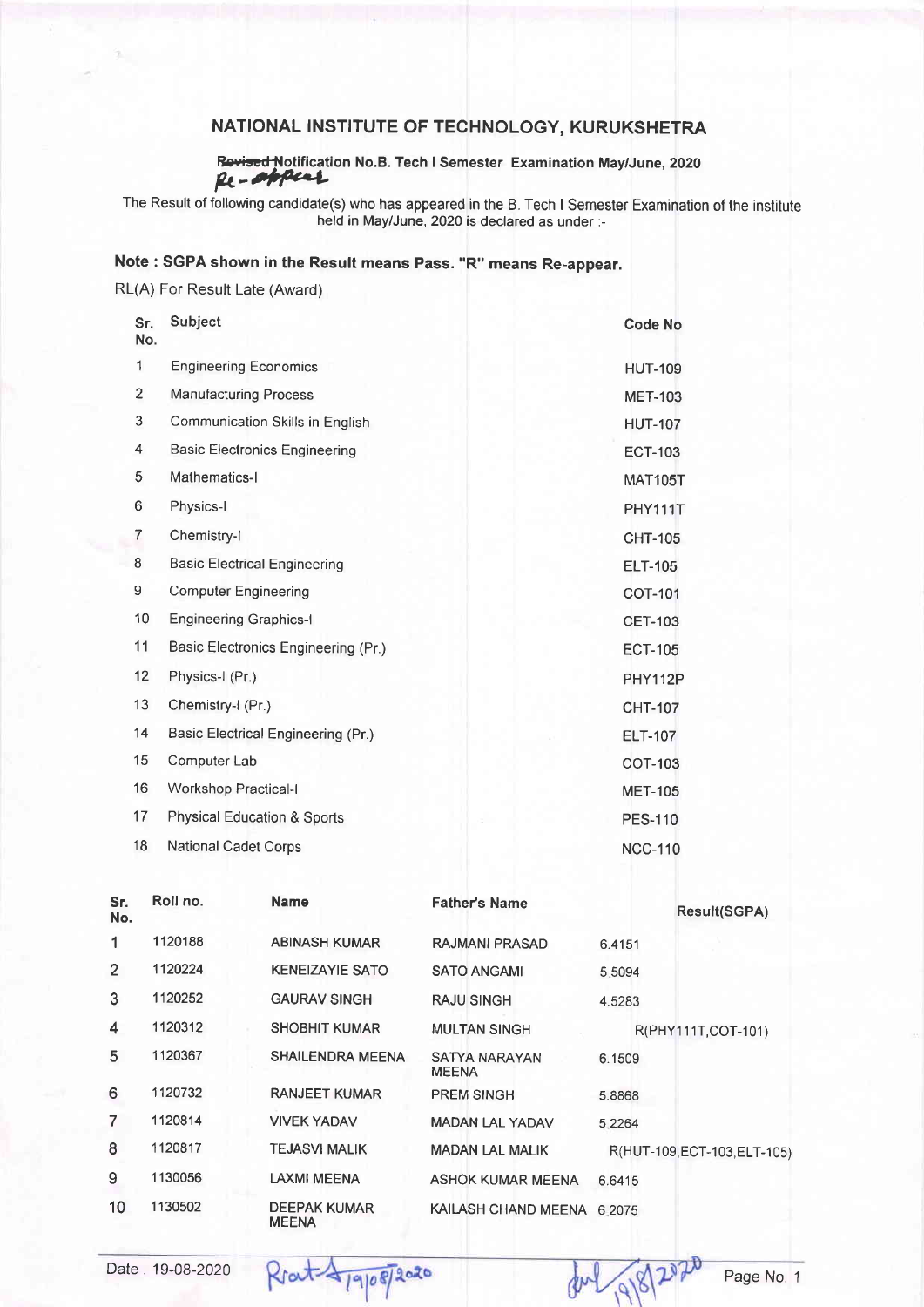| 11              | 1130872 | NIKHIL KUMAR MEENA RAJU LAL MEENA |                  | 5.717 <sub>o</sub> |
|-----------------|---------|-----------------------------------|------------------|--------------------|
| 12 <sup>°</sup> | 2130013 | ALI AHMAD KHAN                    | JAVED AHMAD KHAN | 5.6415             |
| 13 <sub>1</sub> | 2130031 | <b>ZAFAR KHAN</b>                 | DOR KHAN         | 5.4717             |

All efforts have been made to publish this result after checking the entries properly. However, the result can stand revised in case some discrepancy is observed,

Dated : 19.08.2020

2 1 AUG 2020

Kurukshetra

Joint Registrar (Examinations) (Examinations)<br>NIT, Kurukshetra-136119 MIT, Kurukshetra-136119 Rratz loio  $30101$ X

wx Prof.-In-Charge

(Examinations)

**Vel Sel**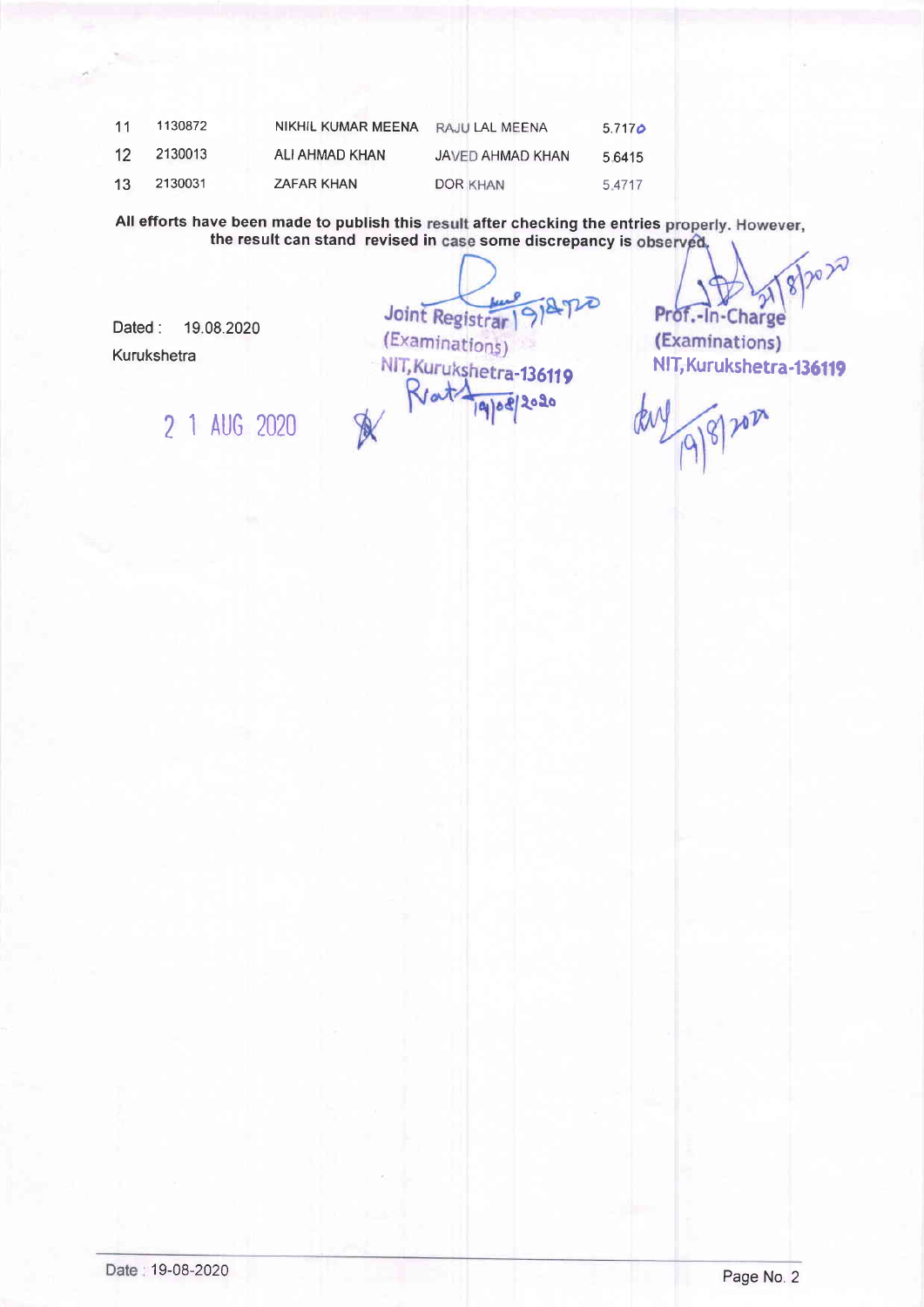# NATIONAL INSTITUTE OF TECHNOLOGY, KURUKSHETRA

## Revised Notification No.B. Tech I Semester Examination May/June, 2020 Renappear

The Result of following candidate(s) who has appeared in the B. Tech I Semester Examination of the institute held in May/June, 2020 is declared as under :-

#### Note: SGPA shown in the Result means Pass. "R" means Re-appear.

| RL(A) For Result Late (Award) |  |  |  |  |
|-------------------------------|--|--|--|--|
|-------------------------------|--|--|--|--|

| Sr.<br>No.     | <b>Subject</b>                         | Code No         |
|----------------|----------------------------------------|-----------------|
| 1              | <b>Engineering Economics</b>           | <b>HUT-109</b>  |
| $\overline{2}$ | <b>Manufacturing Process</b>           | <b>MET-103</b>  |
| 3              | Communication Skills in English        | <b>HUT-107</b>  |
| 4              | <b>Basic Electronics Engineering</b>   | <b>ECT-103</b>  |
| 5              | Mathematics-I                          | <b>MAT105T</b>  |
| 6              | Physics-I                              | PHY111T         |
| $\overline{7}$ | Chemistry-I                            | <b>CHY-101T</b> |
| 8              | <b>Basic Electrical Engineering</b>    | <b>ELT-105</b>  |
| 9              | <b>Computer Engineering</b>            | <b>COT-101</b>  |
| 10             | <b>Engineering Graphics-I</b>          | <b>CET-103</b>  |
| 11             | Basic Electronics Engineering (Pr.)    | <b>ECT-105</b>  |
| 12             | Physics-I (Pr.)                        | PHY112P         |
| 13             | Chemistry-I (Pr.)                      | <b>CHY-103P</b> |
| 14             | Basic Electrical Engineering (Pr.)     | <b>ELT-107</b>  |
| 15             | Computer Lab                           | COT-103         |
| 16             | <b>Workshop Practical-I</b>            | <b>MET-105</b>  |
| 17             | <b>Physical Education &amp; Sports</b> | <b>PES-110</b>  |
| 18             | <b>National Cadet Corps</b>            | <b>NCC-110</b>  |
|                |                                        |                 |

| Sr.<br>No.      | Roll no. | <b>Name</b>                       | <b>Father's Name</b>                  |          | Result(SGPA)         |
|-----------------|----------|-----------------------------------|---------------------------------------|----------|----------------------|
| 1               | 1140223  | <b>RAJ SINGH</b>                  | <b>UDAIBIR SINGH</b>                  | 5.3962   |                      |
| $\overline{2}$  | 1140261  | <b>MOHIT BANSAL</b>               | SHASHIKANT GUPTA                      | \$5.3962 |                      |
| 3               | 1140263  | <b>RANJEET KUMAR</b>              | DASHRATH PASWAN                       | 5.4717   |                      |
| 4               | 1140732  | KAMAL JEET SHARMA                 | KULDEEP SINGH                         | 6.8679   |                      |
| 5               | 1140788  | <b>DIVYANSHU SINGH</b>            | <b>MISHRI LAL</b>                     | 6.1132   |                      |
| 6               | 11510017 | <b>VIBHORE KATARIA</b>            | <b>KARTAR SINGH</b><br><b>KATARIA</b> | 5.4717   |                      |
| $\overline{7}$  | 11510472 | <b>MANU KUMAR</b>                 | <b>AJAY SINGH</b>                     |          | R(HUT-109)           |
| 8               | 11510616 | <b>ABHISHEK NARAIN</b><br>KASHYAP | <b>SURYA PRAKASH</b><br><b>NARAIN</b> | 5.4717   |                      |
| 9               | 11510713 | <b>DEEPALI</b>                    | PRABHAT KUMAR                         | 6.0000   |                      |
| 10              | 11510777 | <b>KAMALJEET SINGH</b>            | <b>SHYAM RAM</b>                      |          | R(MAT105T, CHY-101T) |
| 11              | 11510798 | <b>KARAN KUMAR</b>                | <b>MUNNA LAL</b>                      | 5.0377   |                      |
| 12 <sup>2</sup> | 11510831 | SATYENDRA KUMAR<br><b>PANDEY</b>  | RAMESH CHANDRA<br>PANDEY              | 5.9623   |                      |

Rout 19/08/2020

Date: 19-08-2020

Page No. 1

dul 91812020